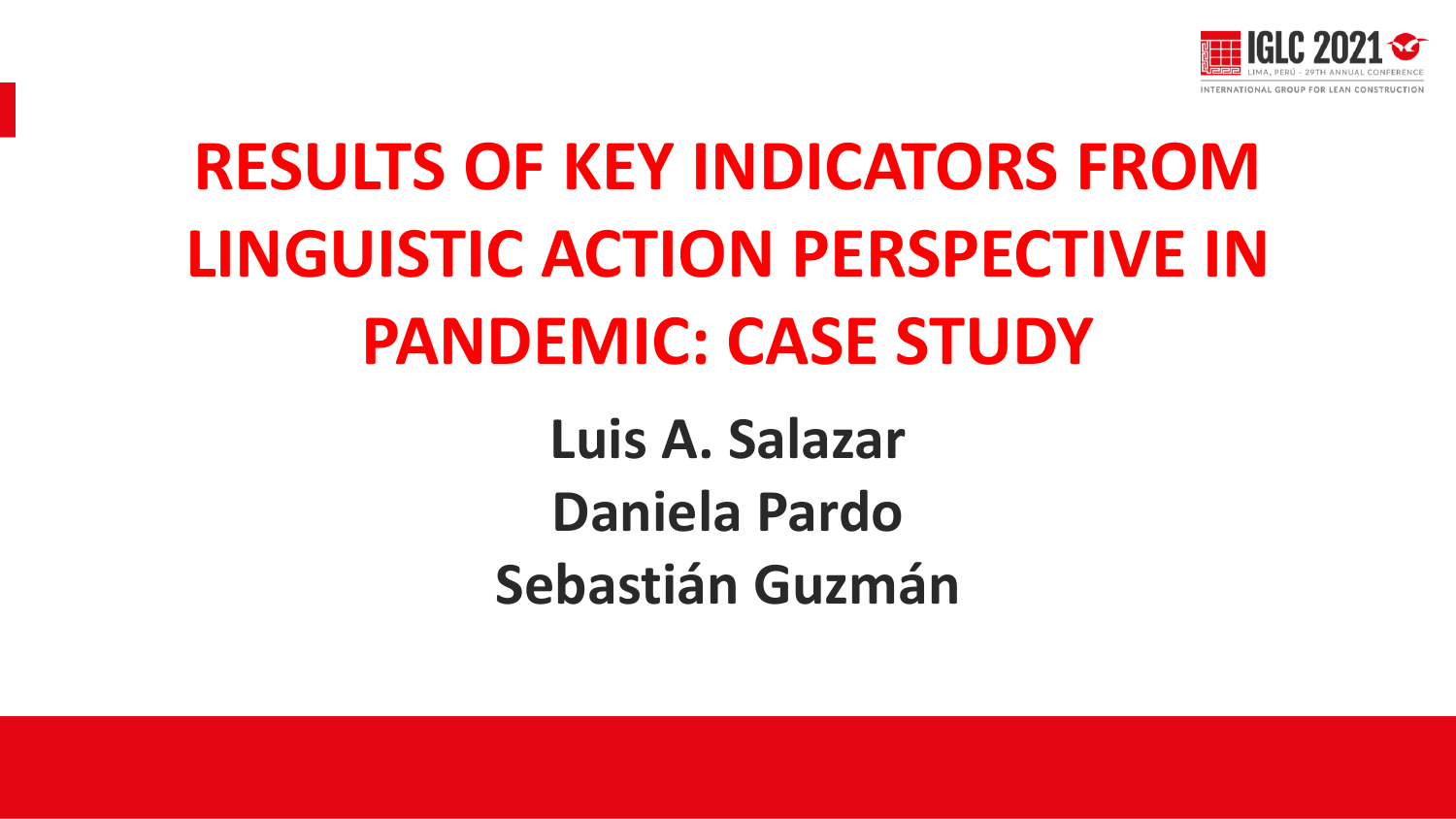

#### **AGENDA**

#### Introduction

- Context
- State of the Art and Practice
- Need and Relevance of Research

#### Research method

Results

Analysis and discussions

#### **Conclusions**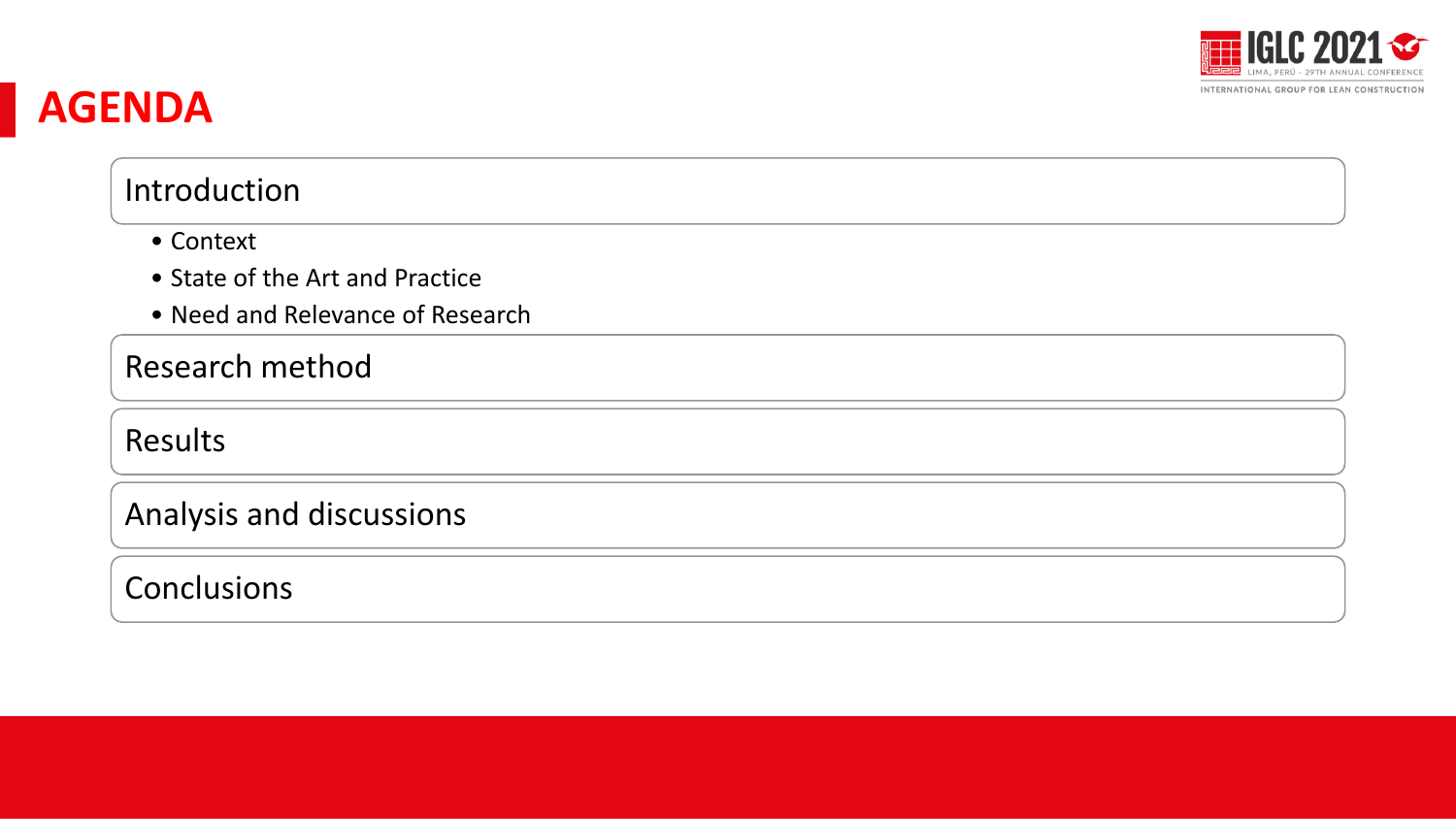

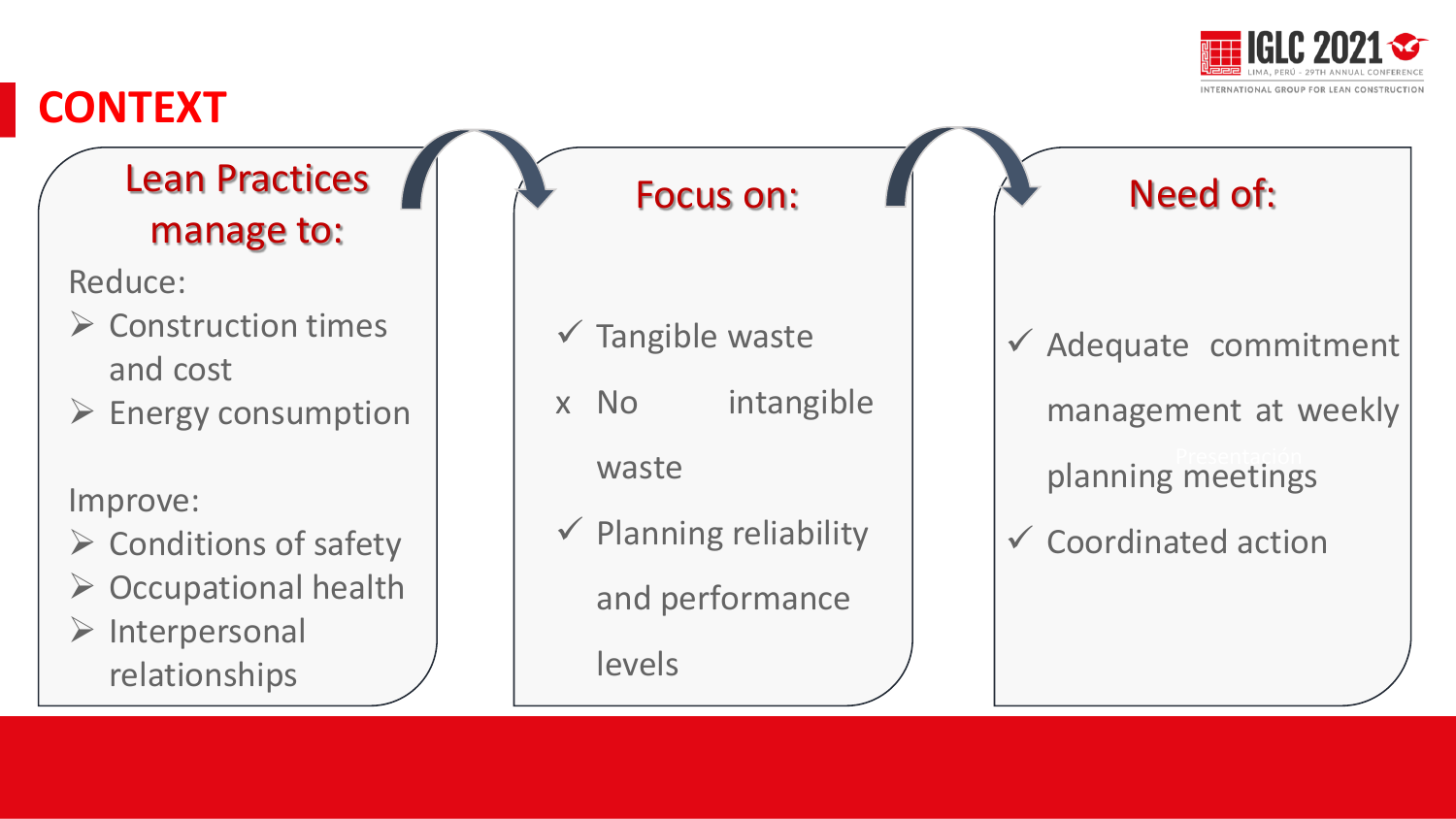

#### **CONTEXT: "***Linguistic Action Perspective"*

Howell et al. (2004) propose Linguistic Action Perspective (LAP) developed by Flores (2015)

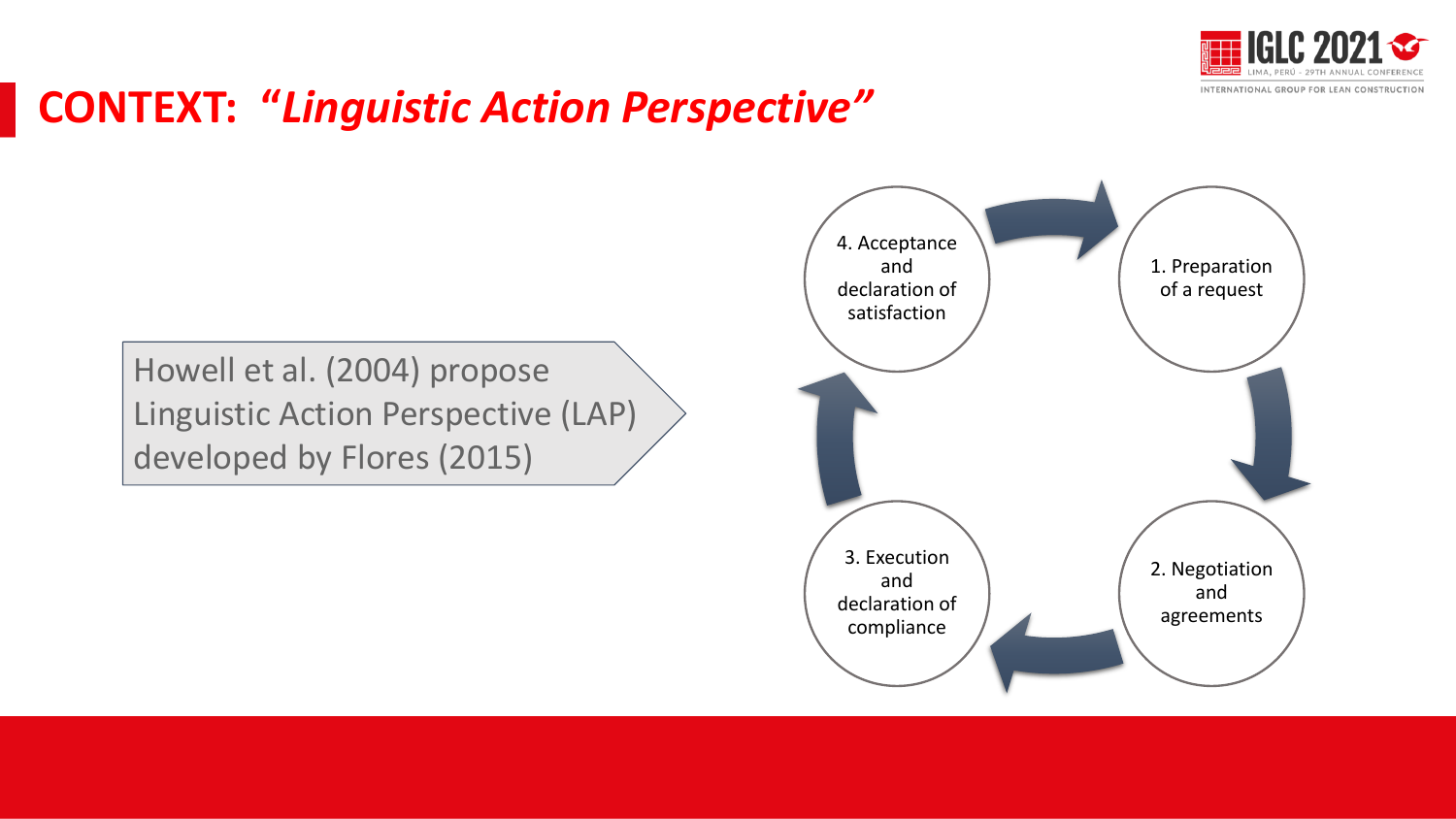

#### **STATE OF ART**

4 articles regarding "Linguistic Action Perspective" in construction projects

Only one proposal of LAP indicators (Salazar et.al 2021)

Still does not explain the relationship between how these commitments are established and the outcome Presentación Presentación

Only partial results of the relationship between some LAP indicators, Percentage Plan Completed (PPC) and Social Networks

**This case study in the pandemic: measurement and control of commitments indicators in planning meetings focusing on team engagement for the first time.**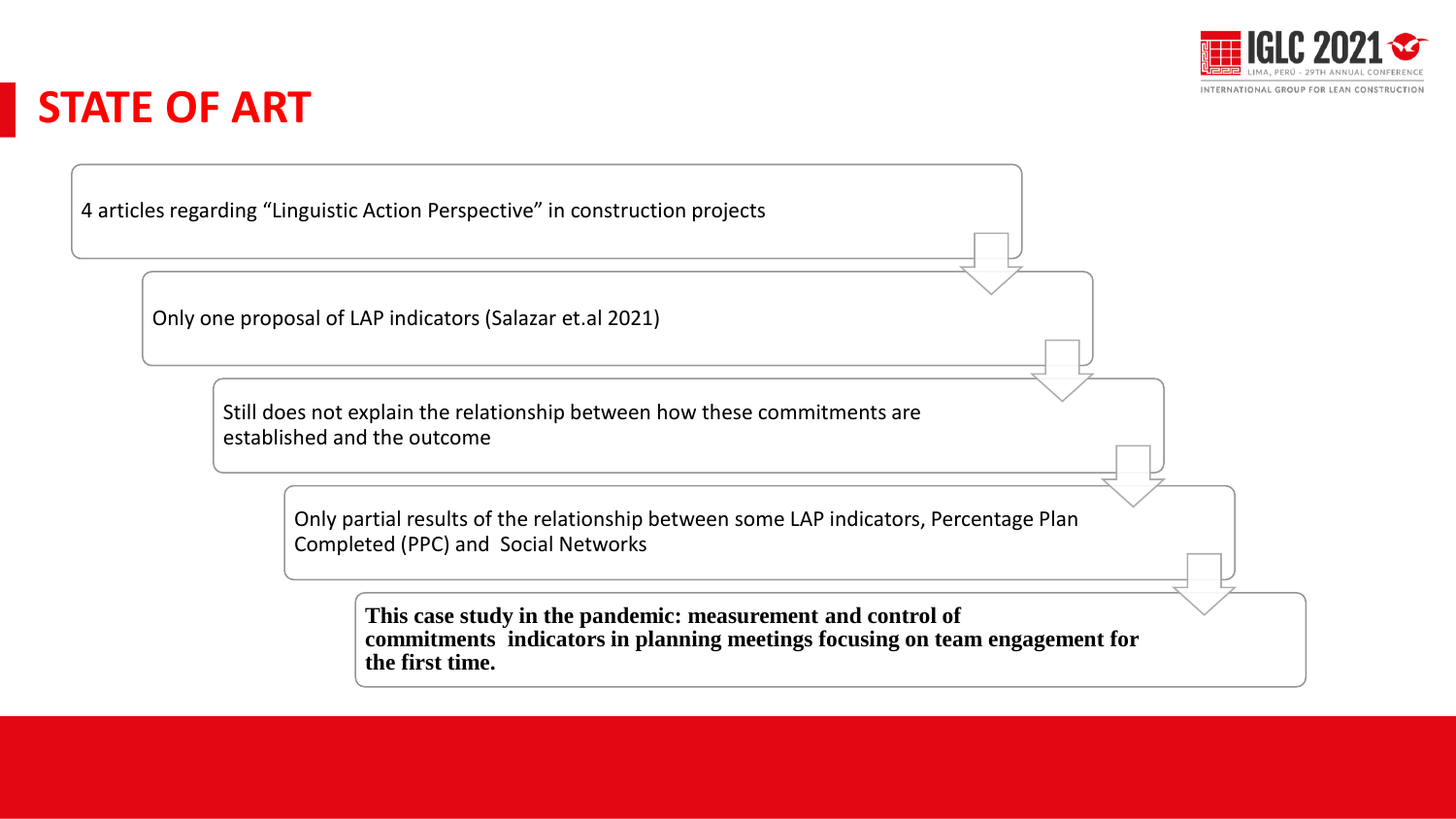

#### **RELEVANCE OF RESEARCH**

Shortage of studies detailing how LPS directly affects constructions projects

**3**

**1**

LAP "Engagement" indicators aim to review commitment management at weekly LPS meetings

Pandemic, interpersonal relationships at work, engagement and labour productivity

**4**

**2**

Core of Lean Construction are the people

#### Purpose

 $\checkmark$  Measure and analyze "Engagement" LAP indicators to review commitment management at weekly LPS meeting during the pandemic

 $\checkmark$  Repetitive behaviors of the participants could affect a correct commitment management.

✓ Study relationship between PPC and "Engagement" indicators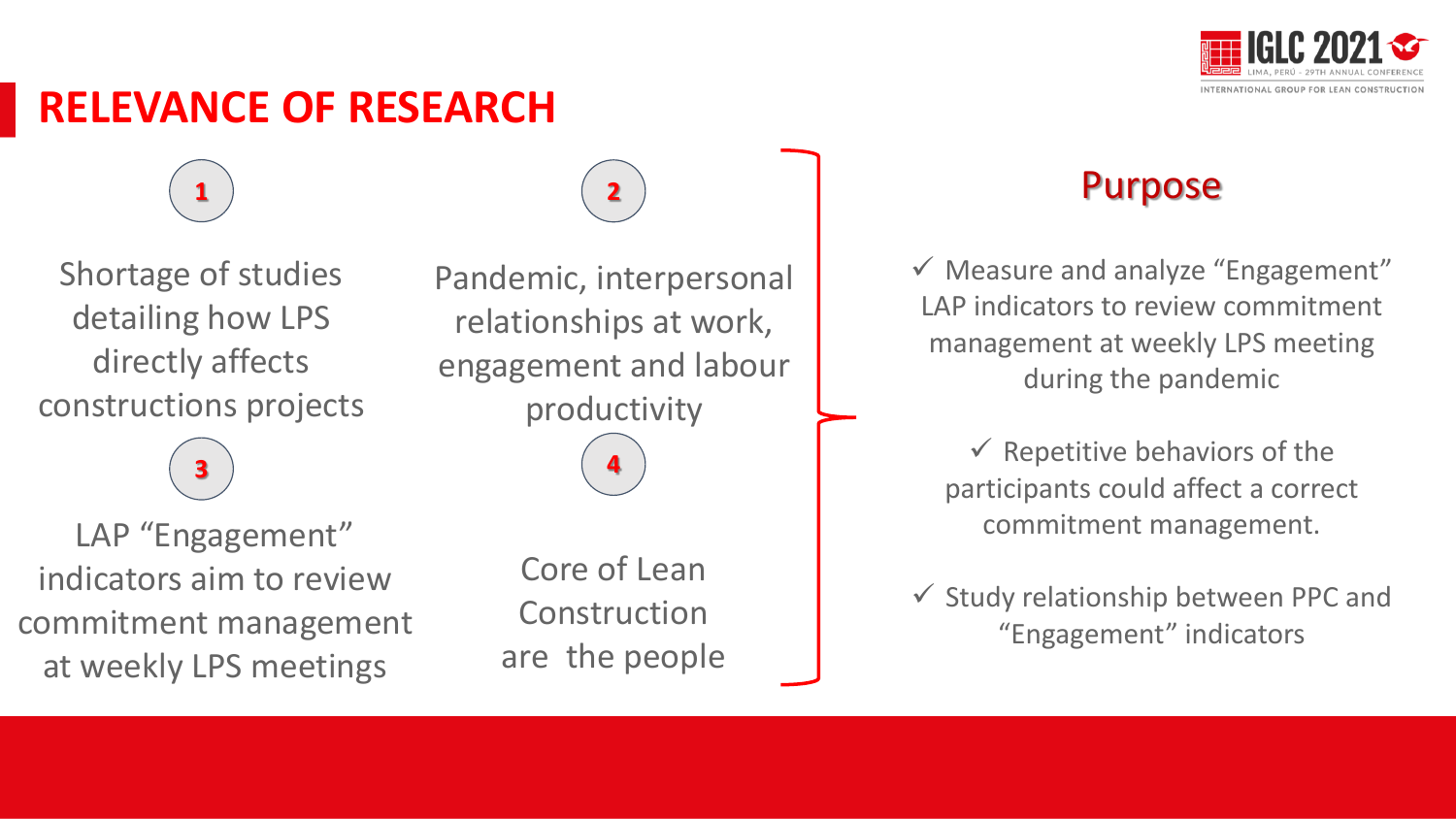

### **RESEARCH METHOD**

❖ Case study:

Allows in-depth and multifaceted scans of complex problems in a real environment (Yin 2003).



- ❖ Colombian construction company: ❖ Correlation study:
- nder and presentación estategy elementación estategy elementación en el antigación en el antigación de la contentación de la contentación de la contentación de la contentación de la contentación de la contentación de la co  $\checkmark$  27 residential building projects ✓ September-November 2020  $\checkmark$  Several years implementing LPS  $\checkmark$  Use of "Engagement" indicators as part of a pandemic labour

Correlation analysis between PPC and those indicators



Intention of participate in this research and adopt new tools for improving commitments in projects



Indicators for control and improve interpersonal relationships at work and engagement during weekly work planning meetings.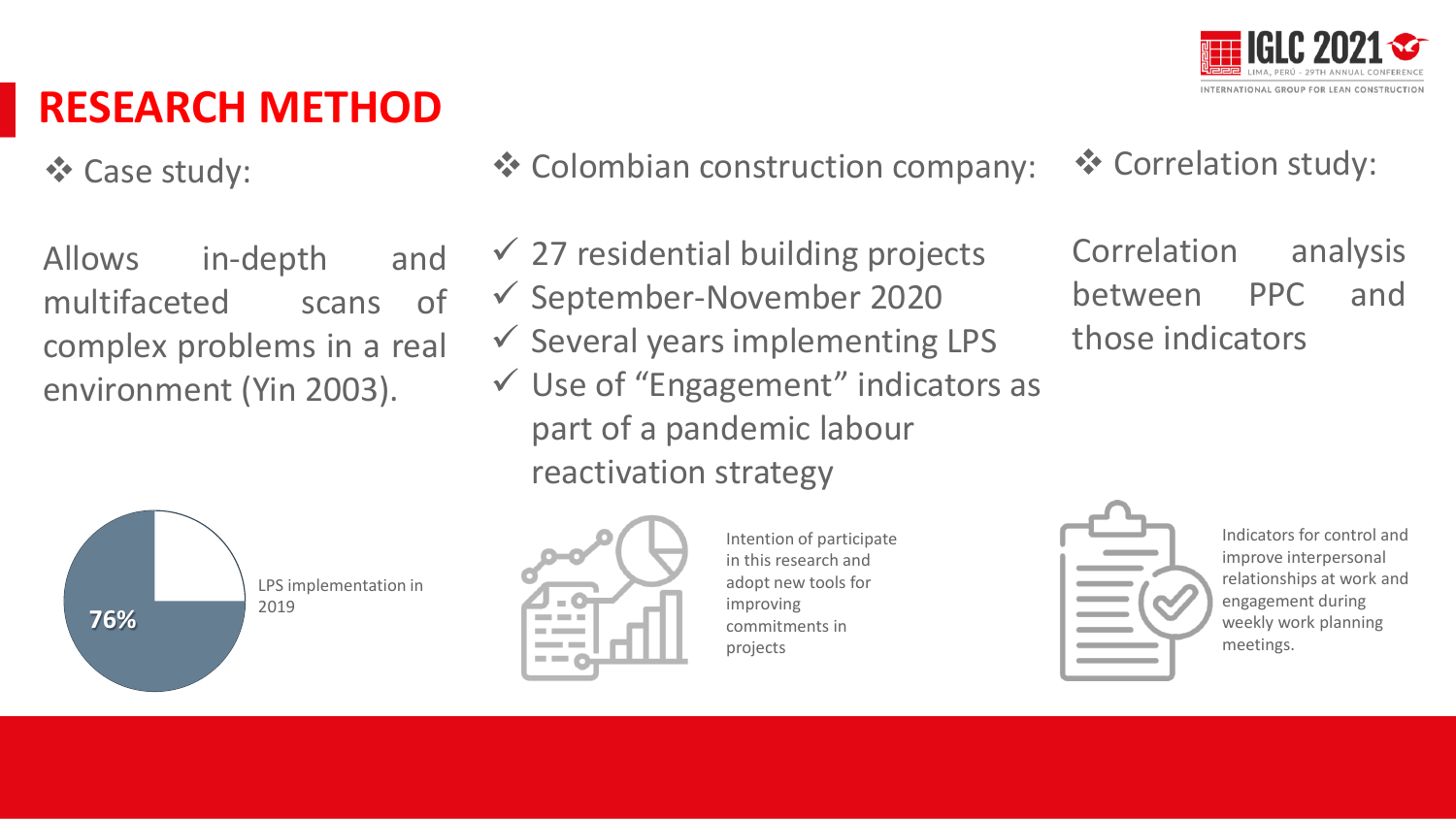

#### **RESULTS OBTAINED**

#### **Table 2.** Correlations between Engagement and PPC

|                 |                |                   |                   |               |                    |                      |               |          |                        | Does not    |
|-----------------|----------------|-------------------|-------------------|---------------|--------------------|----------------------|---------------|----------|------------------------|-------------|
|                 | Person is late | <b>Checks the</b> | <b>Cell phone</b> | Talks by cell | Leaves the<br>room | <b>Walkie-talkie</b> | Talks on      | Does not | Does not<br>take notes | look at the |
|                 |                | cell phone        | rings             | phone         |                    | sounds               | walkie-talkie | speak    |                        | person who  |
|                 |                |                   |                   |               |                    |                      |               |          |                        | is speaking |
| Project         | <b>E1</b>      | E <sub>2</sub>    | E3                | E4            | E <sub>5</sub>     | E <sub>6</sub>       | E7            | E8       | E9                     | E10         |
| <b>P1</b>       | $-0,90$        |                   |                   |               |                    |                      |               |          |                        |             |
| P <sub>2</sub>  |                |                   |                   |               |                    |                      |               |          |                        |             |
| P3              |                | $-0,76$           |                   | $-0,74$       |                    |                      |               |          |                        |             |
| <b>P4</b>       |                | $-0,65$           |                   |               |                    |                      |               |          |                        |             |
| P5              | $-0,84$        |                   |                   |               |                    |                      |               |          | 0,66                   |             |
| <b>P6</b>       | 0,63           | 0,84              |                   | 0,72          |                    |                      |               |          | $-0,82$                |             |
| <b>P7</b>       |                | $-0,66$           | $-0,63$           | $-0,76$       | $-0,87$            |                      |               |          |                        |             |
| P <sub>8</sub>  |                |                   | $-0,79$           | $-0,75$       |                    |                      |               |          | $-0,98$                |             |
| P <sub>9</sub>  |                | $-0,72$           |                   |               | 0,77               |                      |               |          |                        |             |
| P10             |                |                   | 0,63              | 0,55          |                    |                      |               |          |                        |             |
| P11             | $-0,65$        |                   |                   |               |                    |                      |               |          | $-0,73$                |             |
| P <sub>12</sub> |                |                   | $-0,77$           | $-0,77$       |                    |                      |               |          |                        |             |
| <b>P13</b>      |                | $-0,79$           |                   |               |                    |                      |               | $-0,68$  | $-0,75$                |             |
| P14             |                | $-0,79$           |                   |               |                    |                      |               |          |                        |             |
| P <sub>15</sub> |                | $-0,79$           |                   | $-0,73$       | $-0,69$            |                      |               |          |                        |             |
| P <sub>16</sub> |                |                   | $-0,69$           | $-0,77$       |                    |                      |               |          |                        |             |
| P17             |                | $-0,63$           | $-0,79$           |               |                    |                      |               |          |                        |             |
| P18             |                | $-0,81$           |                   | $-0,54$       | $-0,50$            |                      |               |          |                        |             |
| P19             |                | $-0,74$           |                   |               |                    |                      |               |          |                        |             |
| <b>P20</b>      |                | 0,77              | 0,75              |               |                    |                      |               |          | $-0,85$                | 0,74        |
| P21             | $-0,68$        |                   |                   |               |                    |                      |               |          |                        |             |
| <b>P22</b>      |                |                   |                   |               |                    |                      |               |          |                        |             |
| P23             |                |                   |                   |               |                    |                      |               |          |                        |             |
| P24             | 0,85           | $-0,92$           |                   |               | 0,85               |                      |               |          | 0,95                   |             |
| <b>P25</b>      |                |                   |                   |               |                    |                      |               |          | $-0,70$                |             |
| P26             |                | $-0,65$           |                   |               |                    |                      |               |          | $-0,67$                |             |
| <b>P27</b>      |                |                   | $-0,69$           |               |                    |                      |               |          |                        |             |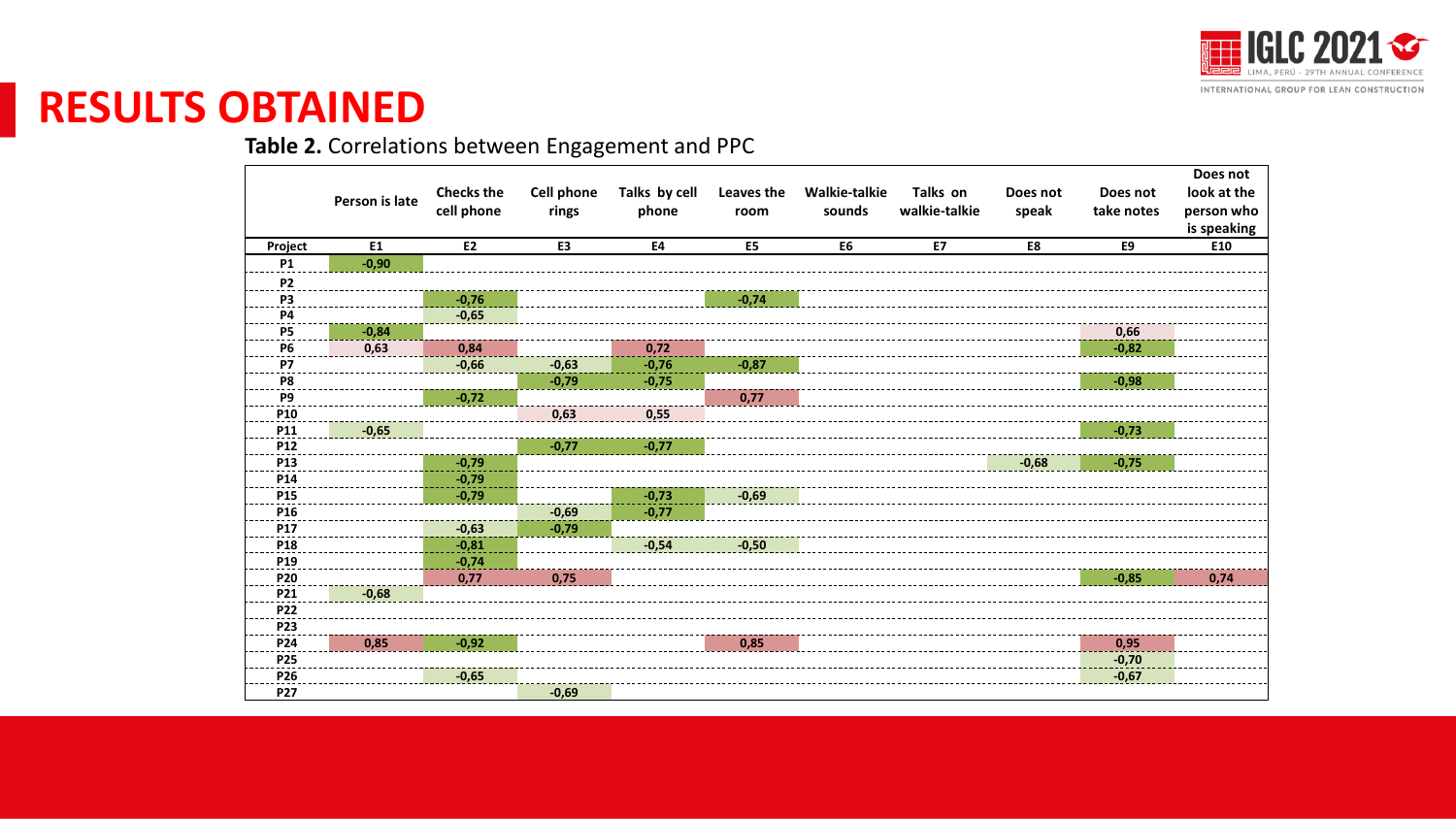

#### **RESULTS OBTAINED**

**Table 3.** Frequency and Strength of Correlations between Engagement and PPC

|          | <b>Correlations</b> |               | Person is<br>late | Checks the Cell phone<br>cell phone | rings          | Talks by<br>cell phone | Leaves the<br>room | Walkie-<br>talkie<br>sounds | Talk on<br>walkie-<br>talkie | Does not<br>speak | Does not<br>take<br>notes | Does not<br>look at the<br>person<br>who is<br>speaking | <b>SubTotal</b> | <b>Total</b> |
|----------|---------------------|---------------|-------------------|-------------------------------------|----------------|------------------------|--------------------|-----------------------------|------------------------------|-------------------|---------------------------|---------------------------------------------------------|-----------------|--------------|
|          |                     |               | E <sub>1</sub>    | <b>E2</b>                           | E3             | <b>E4</b>              | E5                 | E <sub>6</sub>              | <b>E7</b>                    | E8                | E9                        | E10                                                     |                 |              |
|          | <b>Strong</b>       | $<-0,7$       | $\overline{2}$    | 8 <sup>1</sup>                      | $\overline{3}$ |                        | $2^{\circ}$        | $\mathbf 0$                 | $\mathbf 0$                  | 0                 | 5                         | $\mathbf 0$                                             | 25              | 39           |
| Negative | <b>Moderate</b>     | $(-0,4;-0,7)$ | $1\,$             | 4                                   | 3 <sup>1</sup> |                        | 2 <sup>1</sup>     | $\mathbf 0$                 | $\mathbf 0$                  | $\mathbf{1}$      | 2 <sup>1</sup>            | $\mathbf 0$                                             | 14              |              |
|          | Weak                | $(-0,4;-0,1)$ | $\mathbf 0$       | $\mathsf{O}$                        | $\mathbf 0$    | $\mathbf 0$            | $\mathbf 0$        | $\mathbf 0$                 | $\mathbf 0$                  | $\mathbf 0$       | $\mathbf{0}$              | $\mathbf 0$                                             | 0               |              |
|          | <b>None</b>         | $(0;-0,1)$    | $\mathbf 0$       | $\mathbf 0$                         | $\mathbf 0$    | $\mathbf 0$            | $\mathsf{O}$       | $\mathbf 0$                 | $\mathbf 0$                  | $\mathbf 0$       | $\mathbf 0$               | $\mathbf 0$                                             | $\mathbf 0$     |              |
|          | <b>Strong</b>       | $0,7$         | $\mathbf{1}$      | $\overline{2}$                      | $\mathbf{1}$   |                        | $2^{\circ}$        | $\mathbf 0$                 | 0                            | $\mathbf 0$       | $\mathbf{1}$              | $2^{\circ}$                                             | 10              | 13           |
| Positive | <b>Moderate</b>     | (0,4;0,7)     | $\mathbf{1}$      | $\overline{0}$                      | $\mathbf{1}$   |                        | $\mathbf 0$        | $\mathbf 0$                 | $\mathbf 0$                  | $\mathbf 0$       | $\mathbf 0$               | $\mathbf 0$                                             | $\mathbf{3}$    |              |
|          | Weak                | (0,1;0,4)     | $\mathbf 0$       | $\mathbf 0$                         | $\mathbf 0$    | $\mathbf 0$            | $\mathbf 0$        | $\mathbf 0$                 | $\mathbf 0$                  | $\mathbf 0$       | $\mathsf{O}$              | 0                                                       | 0               |              |
|          | <b>None</b>         | (0;0,1)       | $\mathbf 0$       | $\mathsf{O}$                        | $\mathbf 0$    | $\mathbf 0$            | $\mathbf 0$        | $\pmb{0}$                   | $\pmb{0}$                    | $\mathbf 0$       | $\mathbf 0$               | $\mathbf 0$                                             | $\mathbf 0$     |              |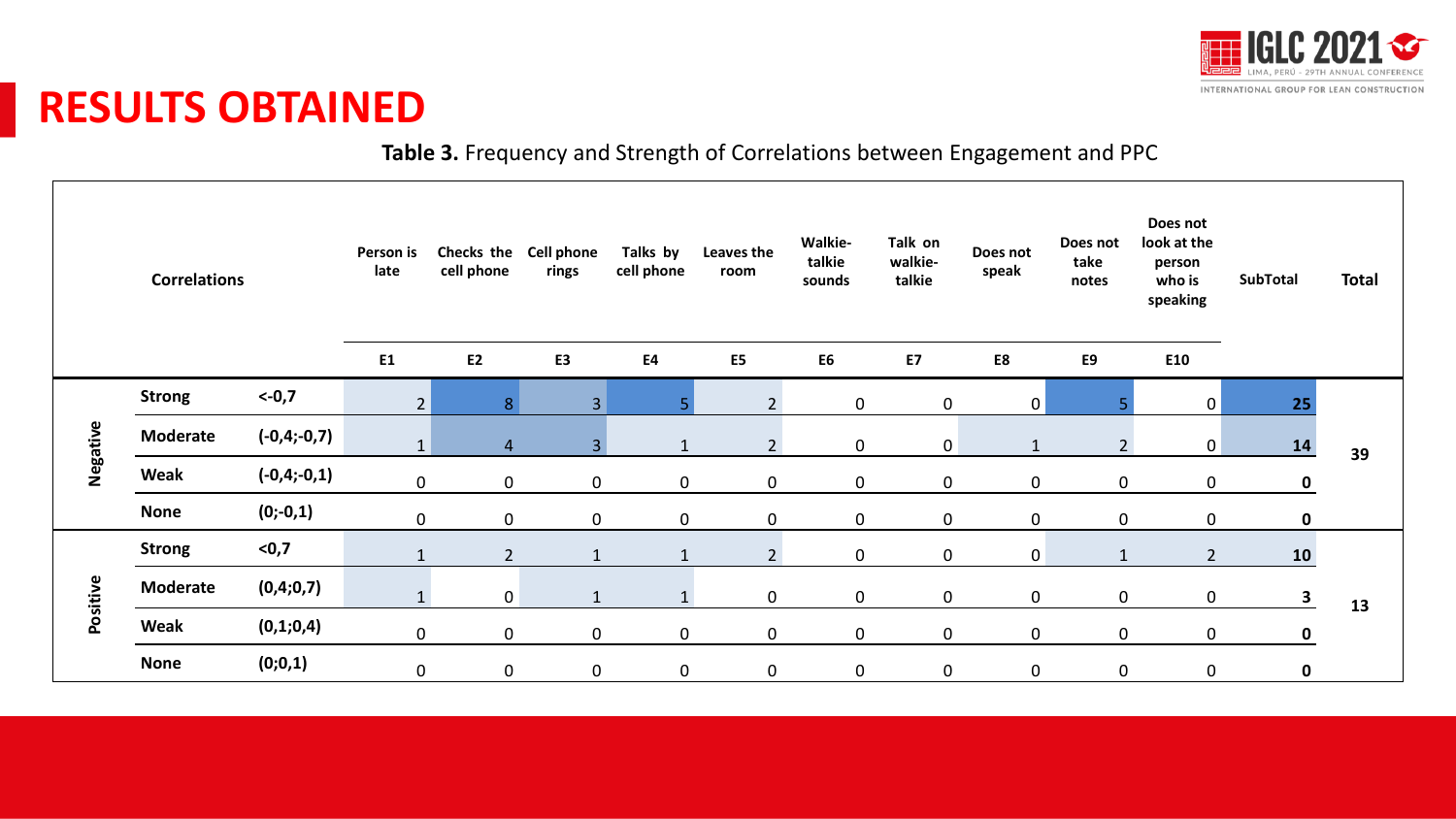

### **ANALYSIS AND DISCUSSION**

Different levels of correlations between PPC and LAP "Engagement" indicators depends on specific characteristics of projects.

❑ Strong correlations:

- $\checkmark$  Average PPC was between 60% and 90%;
- $\checkmark$  Project percentage of progress was between 65% and 95%
- $\checkmark$  Use of a "Big Room"
- $\checkmark$  10 to 20 meetings attendees.
- Long-term meeting difficult concentration so, managing time is a key. Factors affecting duration:
	- $\checkmark$  Size and progress of the project
	- ✓ Number of commitments
	- $\checkmark$  Number of attendees (number of subcontractors)
	- $\checkmark$  Discussion of technical aspects

❑ Week correlations:

- $\checkmark$  Meeting attendance less than 20%
- $\checkmark$  Average project PPC of less than 50%
	- $\checkmark$  PPC close to or greater than 90%
	- $\checkmark$  Meetings lasting more than 2 hours
	- $\checkmark$  Meetings with 10 or fewer attendees
	- $\checkmark$  Project percentage of progress was less than 15% and above 95% in some cases.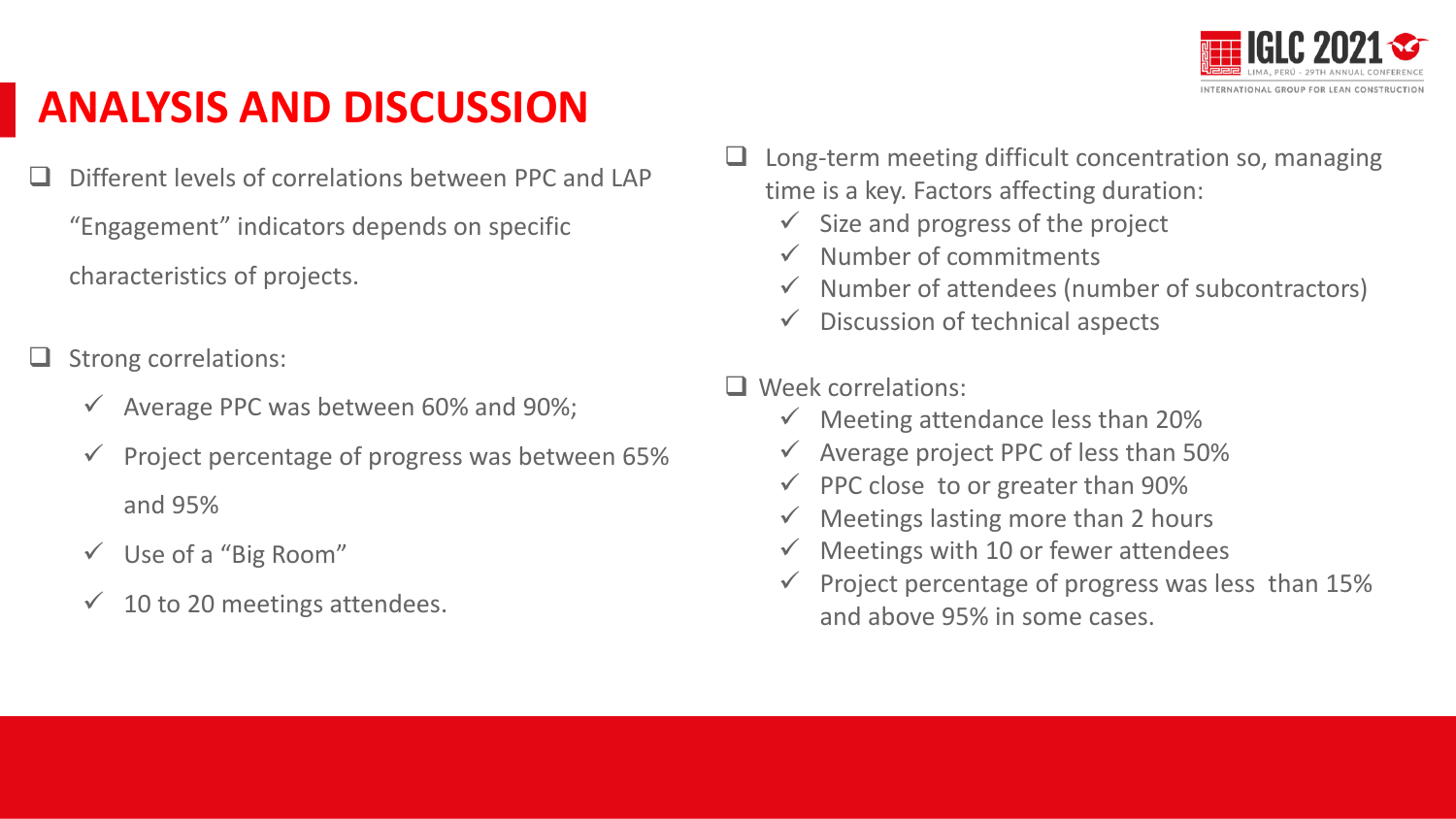

#### **ANALYSIS AND DISCUSSION**

Most often indicators with strong correlation

Related to cellphone use:

✓"Check the cell phone"

✓"Cell phone rings"

- ✓"Talk by cell phone"
- ✓"Does not take notes"

Lower frequency

indicators in correlations

o "Person is late"

o "Does not participate in

the meeting"

Irrelevant indicators

 $\times$  "Walkie-talkie sounds"

Presentación Presentación  $\times$  "Talk on Walkie-talkie

 $\times$  "Does not look at the

person who is speaking"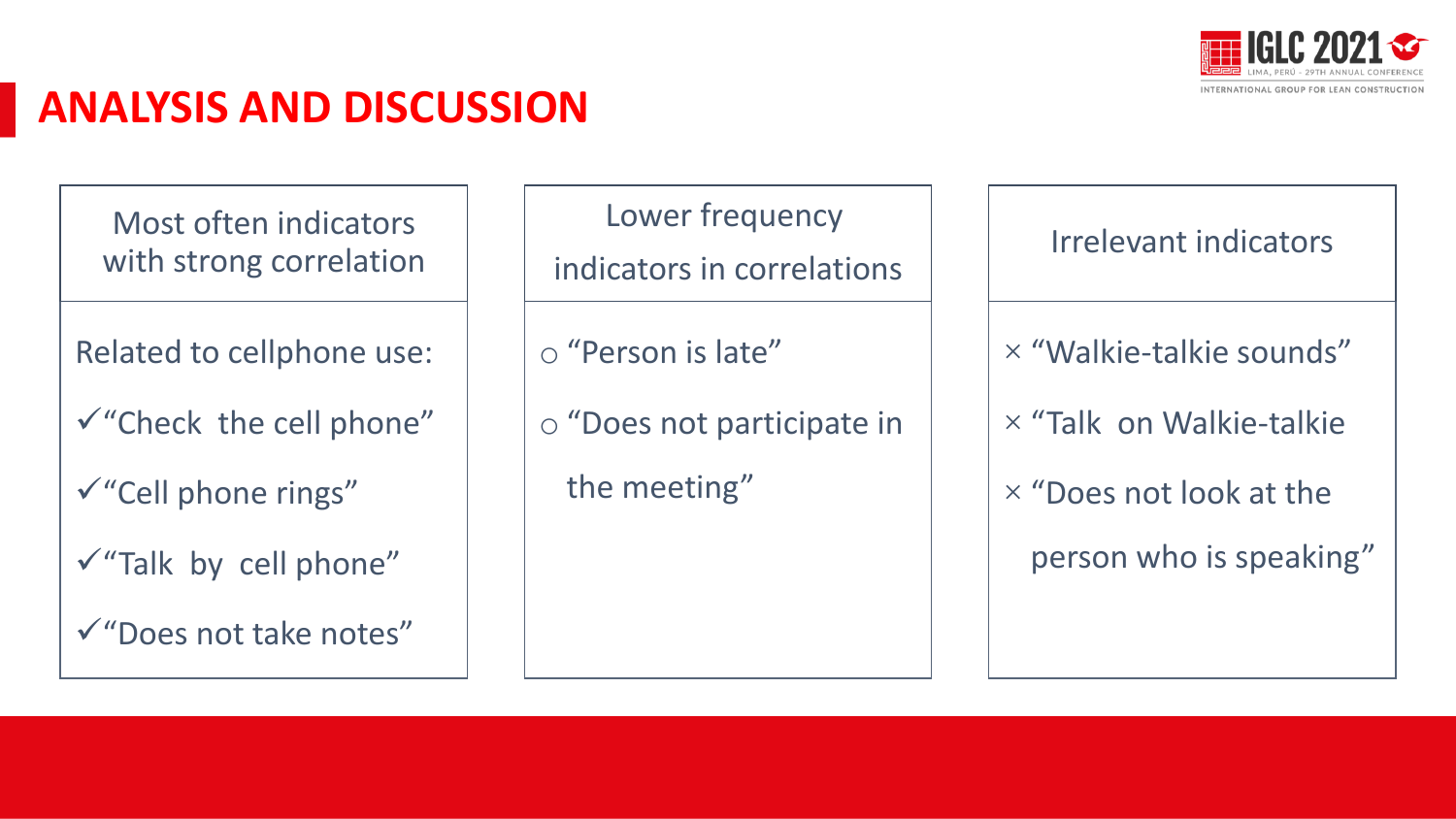

Presentación Presentación

#### **ANALYSIS AND DISCUSSION:** *Limitations*

Open-pit meetings

Standing meetings

Virtual or semi-face-to-face meeting

Physical distance between people

Outdoor LPS board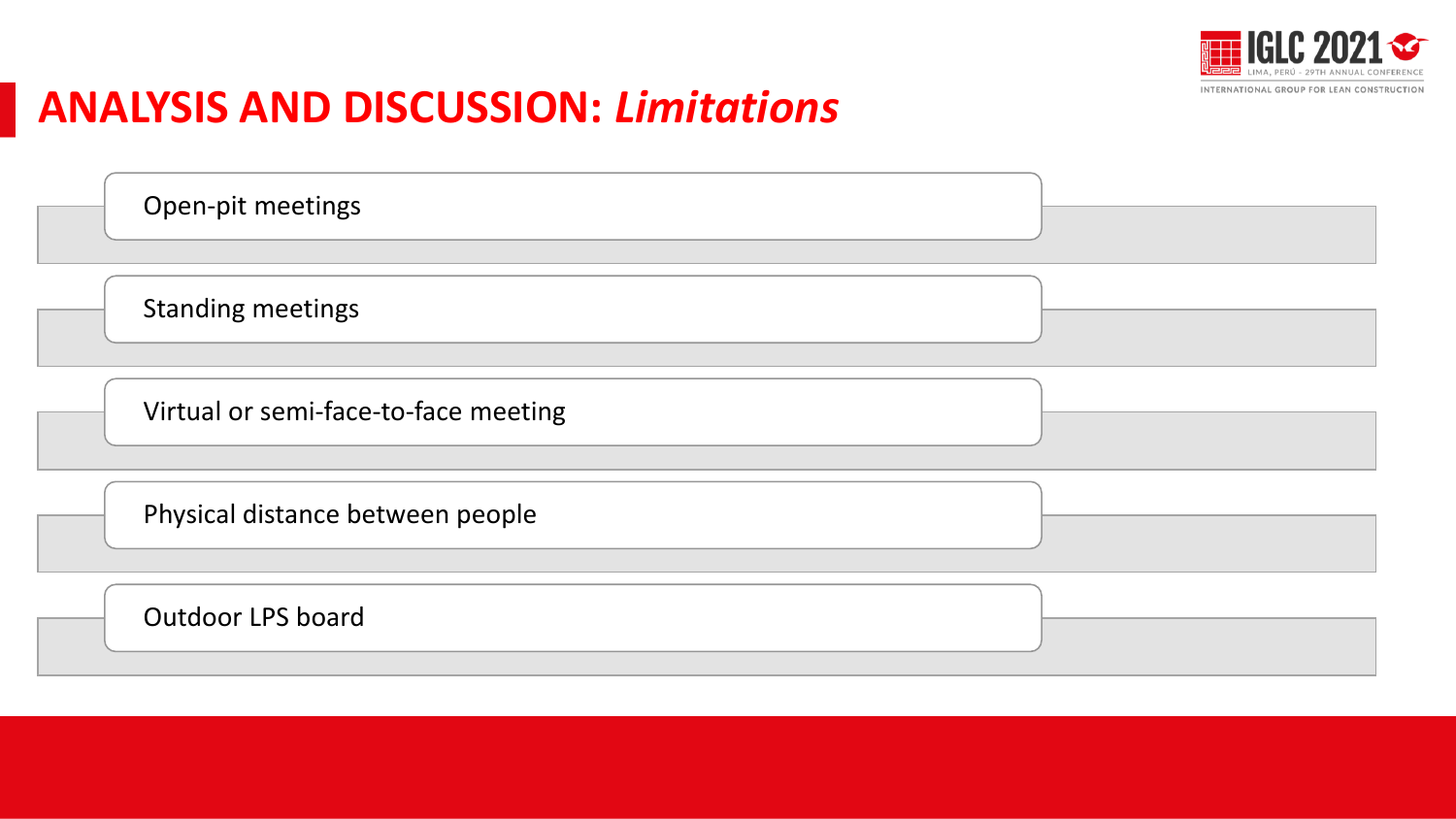

### **CONCLUSIONS**

LAP "Engagement" indicators were measured and analyzed in a real context, pandemic construction projects.

There is an important relationship between cell phone use and note-taking at weekly planning meetings and the PPC.

Stronger relationships appear more frequently:

□ Project progress rate is between 65% and 95%;

❑ Average PPC is between 60% and 90% or nearby values; □ meetings are held in enclosed spaces and have 10 to 20 attendees

| Control<br>and            |  |  |  |  |  |  |
|---------------------------|--|--|--|--|--|--|
| traceability<br>of<br>LAP |  |  |  |  |  |  |
| "Engagement"              |  |  |  |  |  |  |
| indicators in the post-   |  |  |  |  |  |  |
| pandemic context is       |  |  |  |  |  |  |
| useful to improve the     |  |  |  |  |  |  |
| of<br>management          |  |  |  |  |  |  |
| commitments<br>and        |  |  |  |  |  |  |
| LPS<br>application<br>of  |  |  |  |  |  |  |
| construction projects.    |  |  |  |  |  |  |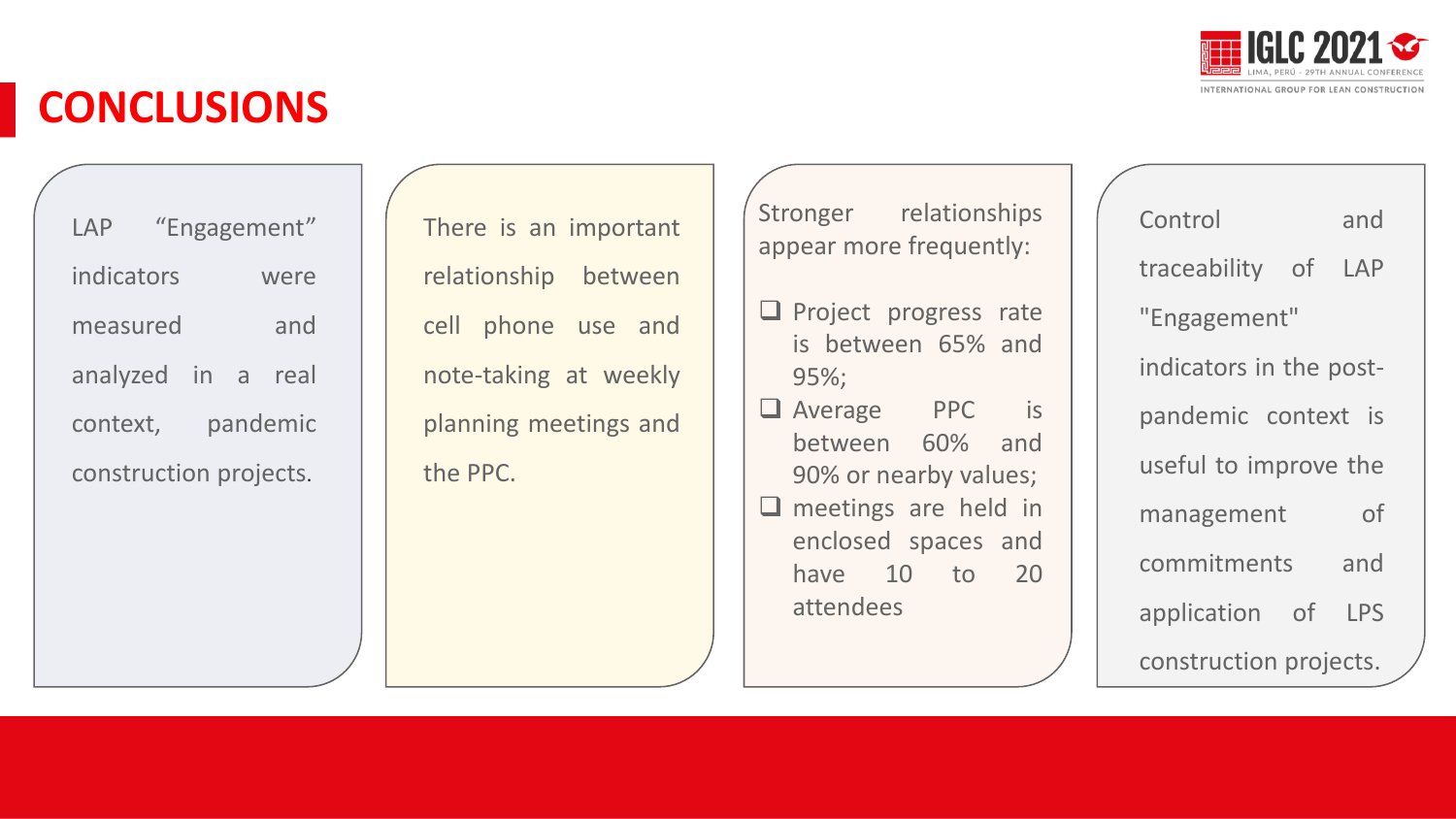

### **CONCLUSIONS**

- ❑ New knowledge and contribution to the state of art and practice in LPS on post-pandemic context
- ❑ Indicators measure aspects of the behavior of construction workers that have been understudied to date
- Barriers to research:
	- Data reliability and variability
	- Number of projects
	- Number of weeks studied
	- PPC as the sole indicator of comparison.

❑ Future research:

- Other methods of relationship, causality and/or prediction analysis
- Structural equation modeling (SEM)
- Machine Learning
- **Future methodology for virtual or semi**face-to-face meetings and the study of other performance indicators.